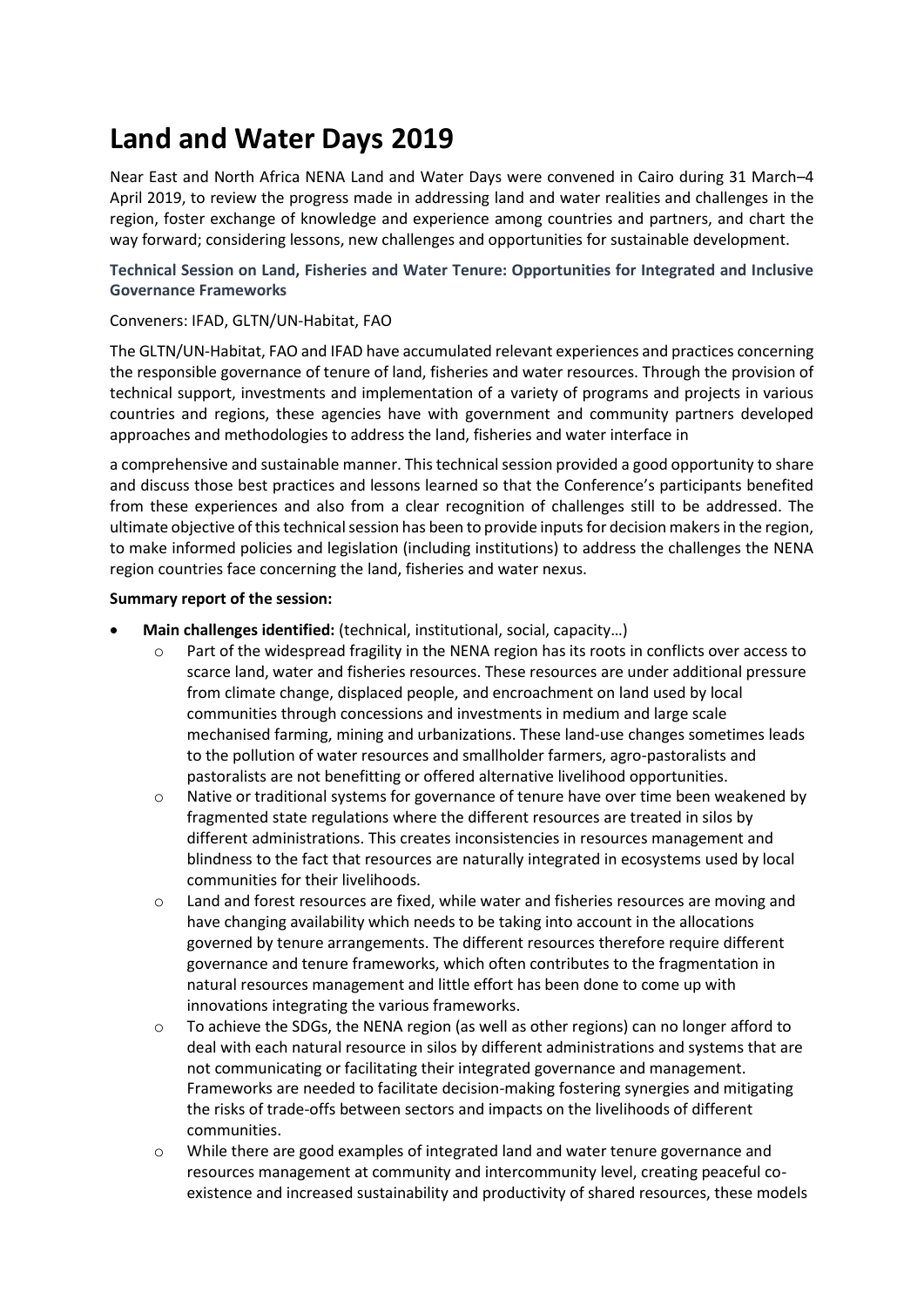are not sustained or scaled through supporting governance frameworks at the different levels of government administrations. The tenure security supporting these models are therefore in constant risk of being eroded or even overwritten by sectors with more power to influence land and water allocation and use decisions.

- **Accomplishments presented:** (e.g. partnerships; technological innovations; community participation; gender and youth empowerment; economic impact)
	- o The IFAD co-financed Butana Integrated Rural Development Project (BIRDP) has over time enabled local communities to establish natural resources (NR) governance and management arrangements by networks of communities. Through the inclusive organizational structures of the networks, including women and youth committees and their representation in governing bodies as well as representives of mobile communities, these networks of communities are now able to manage broad landscapes and increase the sustainability of and production and revenues derived from their NRs. With the resulting empowerment and awareness on their opportunities provided in national regulations, local communities have also decided to take on the complex process of registering their range and forest reserves as a measure to secure their land tenure. Further, they are now able to speak with one common and stronger voice, requesting and achieving access to public and private services. Building on the empowerment and NR governance capacities of the networks, the BIRD project facilitated a series of NR fora in a bottom-up approach with the objective to put the different NR governance and tenure issues encountered by the networks at the right level of governance and resolution. This process started with NR fora between the Localities and the community networks dealing with issues the networks cannot solve on their own. Subsequently, issues also out of the capacities of the Localities were brought to NR fora at the state level with participation of the different sector administrations. This NR fora process has been an attempt to push the government administrations at the different levels to play their role in creating integrated solutions for NR governance that work for local communities and vulnerable groups.
	- o The IFAD co-financed Western Sudan Resources Management Programme (WSRMP) has demonstrated how violent conflicts may be avoided by establishing co-governance and management arrangements of stock routes in Kordofan between various communities and ethnic groups in an area with multiple challenges from pressure on resources from climate change and people displaced by armed conflicts. In addition to demarcation of the routes, providing social and economic services along the routes and improving pastoralists value addition and access to markets, one key element has been the establishment of conflict resolution centers. These center are managed by the communities and backed by the Localities and have been able to solve more than 80% of the disputes along the routes and increased the peaceful co-existence of the different communities using the same landscapes.
	- o The application of the instruments (Social Tenue Domain Model and registration of landuse and tenure in a database), developed by the GLTN Tenure Security Learning Initiative, in the development of the Mwea Irrigation Scheme in Kenya demonstrated the importance of community participation in mainstreaming land and water tenure aspects in water infrastructure planning. By building communities' capacities in using models for managing optimal crop water requirements and building these requirements into water allocations as part of the water tenure governance, it has been possible to minimizes water waste.
	- $\circ$  Recognizing that water was left out of the Voluntary Guidelines for Responsible Governance of Tenure (VGGT), FAO has initiated a project together with the governments of Senegal, Sri Lanka and Rwanda to establish national water tenure governance frameworks. Since water is a resource varying in its availability, the project has started with building capacities for establishing water balances and auditing. This allows for establishing the amount of water resources available for allocation between the different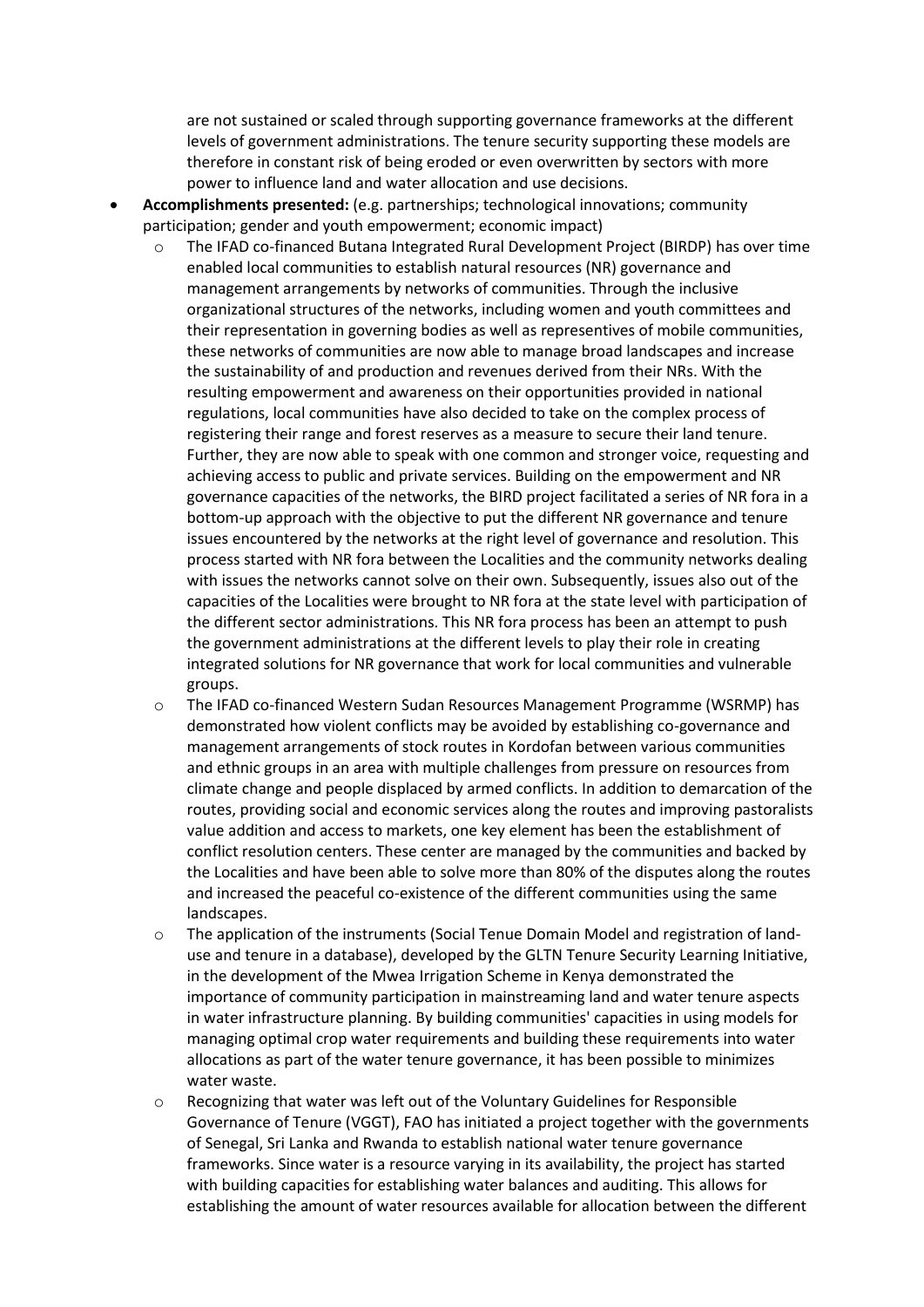sectors and users through tenure arrangements. These tools also facilitate decision making on water infrastructures to increase the access to water resources.

## • **Lessons from the experiences:**

- o Policy and regulation leverage is needed to scale local solutions on land, water and fisheries governance and to ensure long term tenure security for vulnerable rural populations.
- $\circ$  Strong intercommunity governance of natural resources showcase the interdependency of the tenure to the different resources, identify issues needed to be solved at a higher level and can as such be a push factor for improved integrated government frameworks at different administrative levels. This push dynamic can be facilitated by creating platforms (NR fora) where the communities, local governments and all sectors in state governments can discuss the concrete issues encountered by the communities and seek solutions at the adequate government level.
- o Even in a fragile context with pressure from people displaced by climate events and violent conflicts (characteristic for part of the NENA region) it is possible to establish intercommunity NR conflict resolution mechanisms able to foster peaceful co-existence. However, because of the dynamic and fragile context these mechanisms need to be backed-up by government framework and a minimum of resources to be sustainable in the long term.
- o Because of the flowing characteristic of water connecting landscapes with seascapes and making different livelihoods interdependent, in particular water governance and tenure needs to consider trade-offs between sectors and livelihoods and try to create co-benefit strategies.
- o Fish and livestock have in common that they move to follow the availability of feed. As we develop tenure systems that works for small scale fisheries we might be able to learn from successful tenure and governance systems functioning for pastoralism, where mobility is key. The challenge is to map users and evaluate and make the difficult decisions on who are included and who are excluded from the co-management of the resources. This requires the application of the criteria that no-one should be left behind, but also creating incentives for participation in conservation and rehabilitation activities by also allocating user rights and access to the benefits derived from increased resources productivity.

**Main Recommendations / future** directions (e.g. fund raising, scaling up…)**:**

| What? |                                                                                                                                                                | To whom?                                                                    | Until when? |
|-------|----------------------------------------------------------------------------------------------------------------------------------------------------------------|-----------------------------------------------------------------------------|-------------|
| 1.    | Scaling up of local interventions is possible<br>provided that the enabling environment is<br>there.                                                           | <b>National Governments</b>                                                 |             |
| 2.    | Facilitating further inter-regional learning<br>on land tenure and water governance issues<br>(in this case between Africa and the NENA<br>region)             | International<br>and<br>organizations<br>regional<br>(e.g. IFAD, FAO, GLTN) |             |
| 3.    | Assessment of modes of fisheries tenure<br>and access to fisheries resources, conflict<br>mapping in NENA and dissemination of<br>knowledge and best practices | <b>FAO</b>                                                                  |             |

#### • **Main takeaway messages**

 $\circ$  To contribute towards achieving the SDGs, it is crucial to create natural resources governance and tenure systems that secure access and gives incentives for their management to the millions of smallholder farmers, fishers and pastoralists depending on these resources for food production throughout the NENA region.